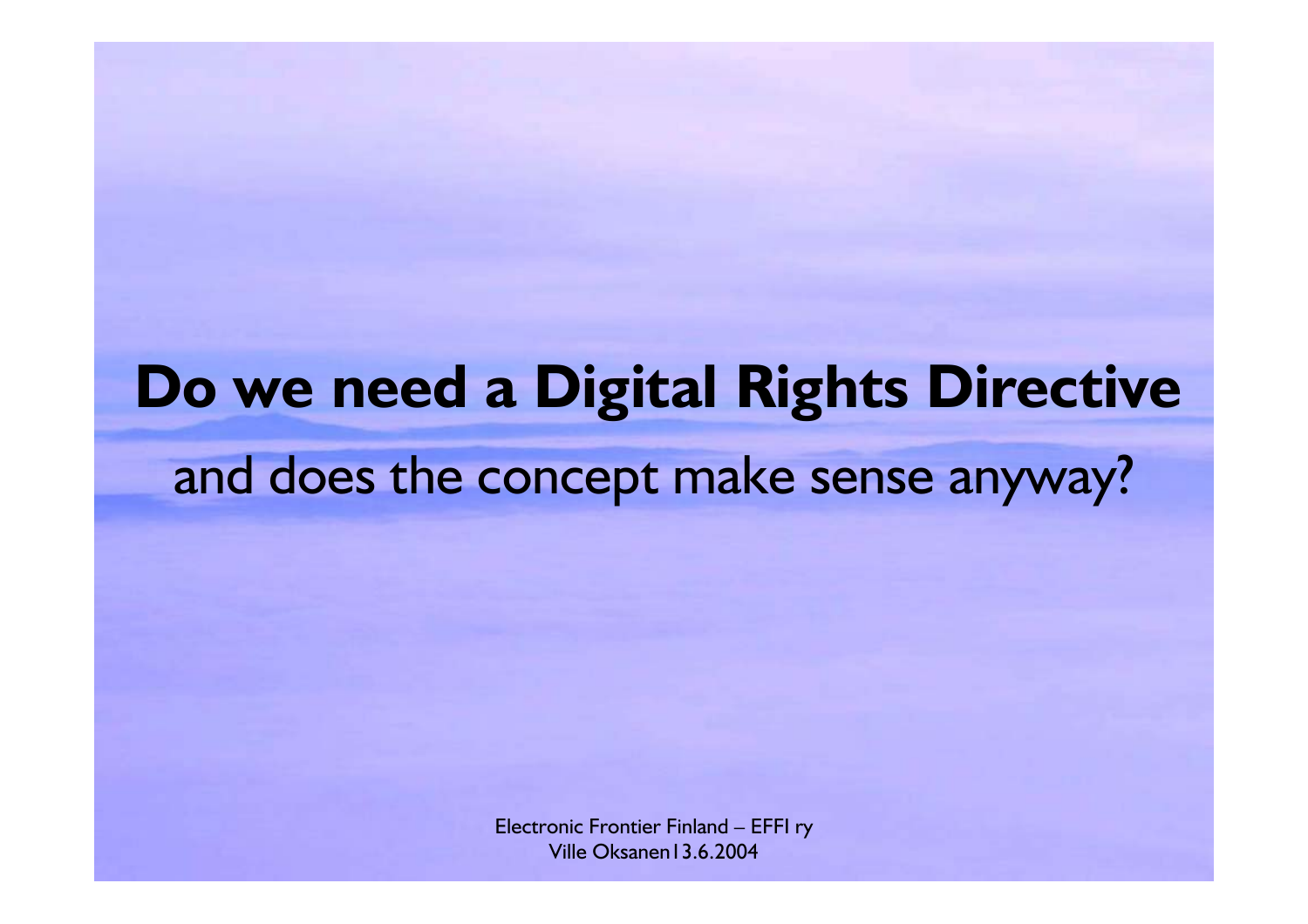### EFFI what..?

- Electronic Frontier Finland EFFI ry
- Founded in August 2001
- Shares goals with Electronic Frontier Foundation, but no formal relationship
- "Digital Consumer Organization"
- Approximately 600 members



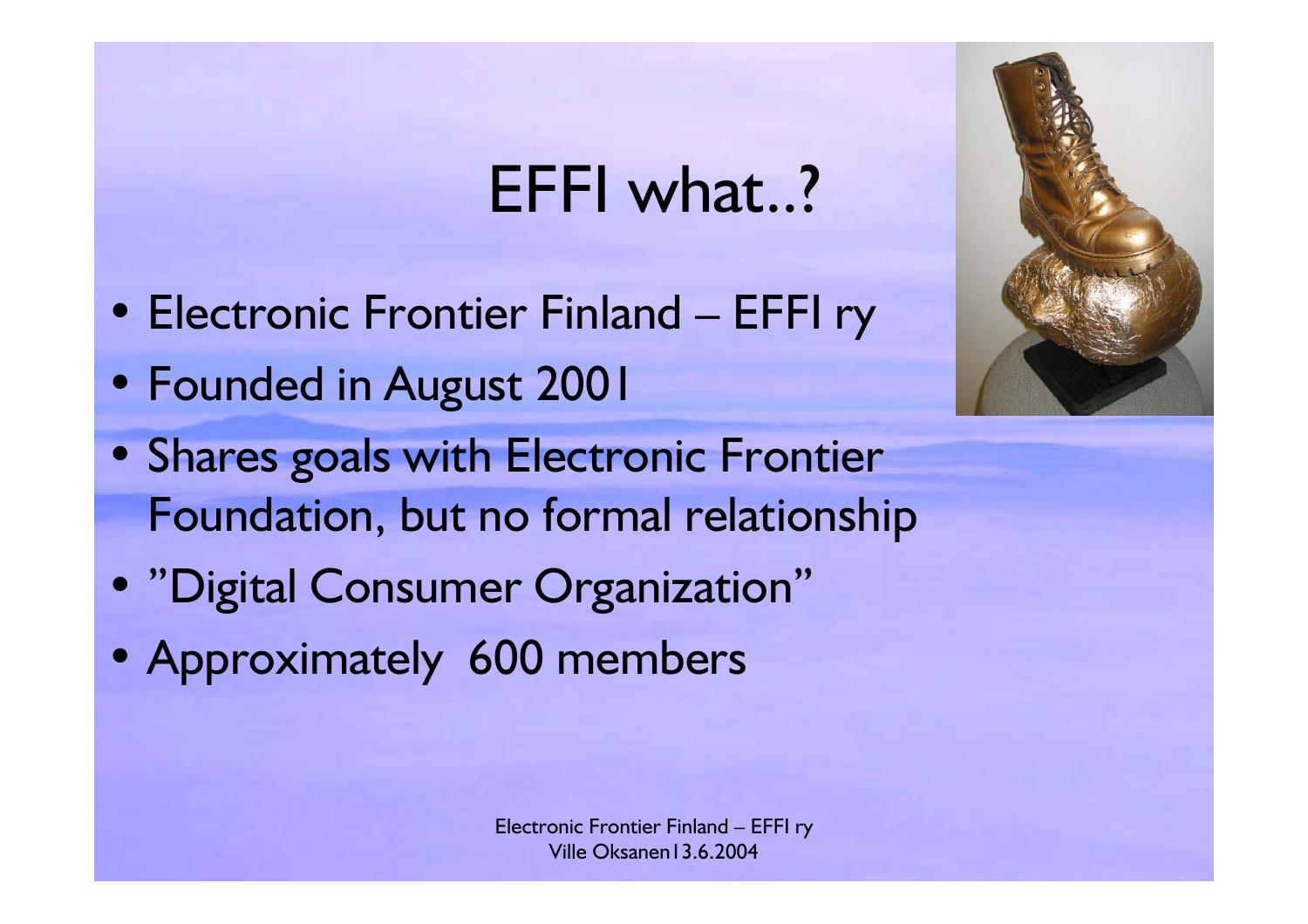### What would a directive include?

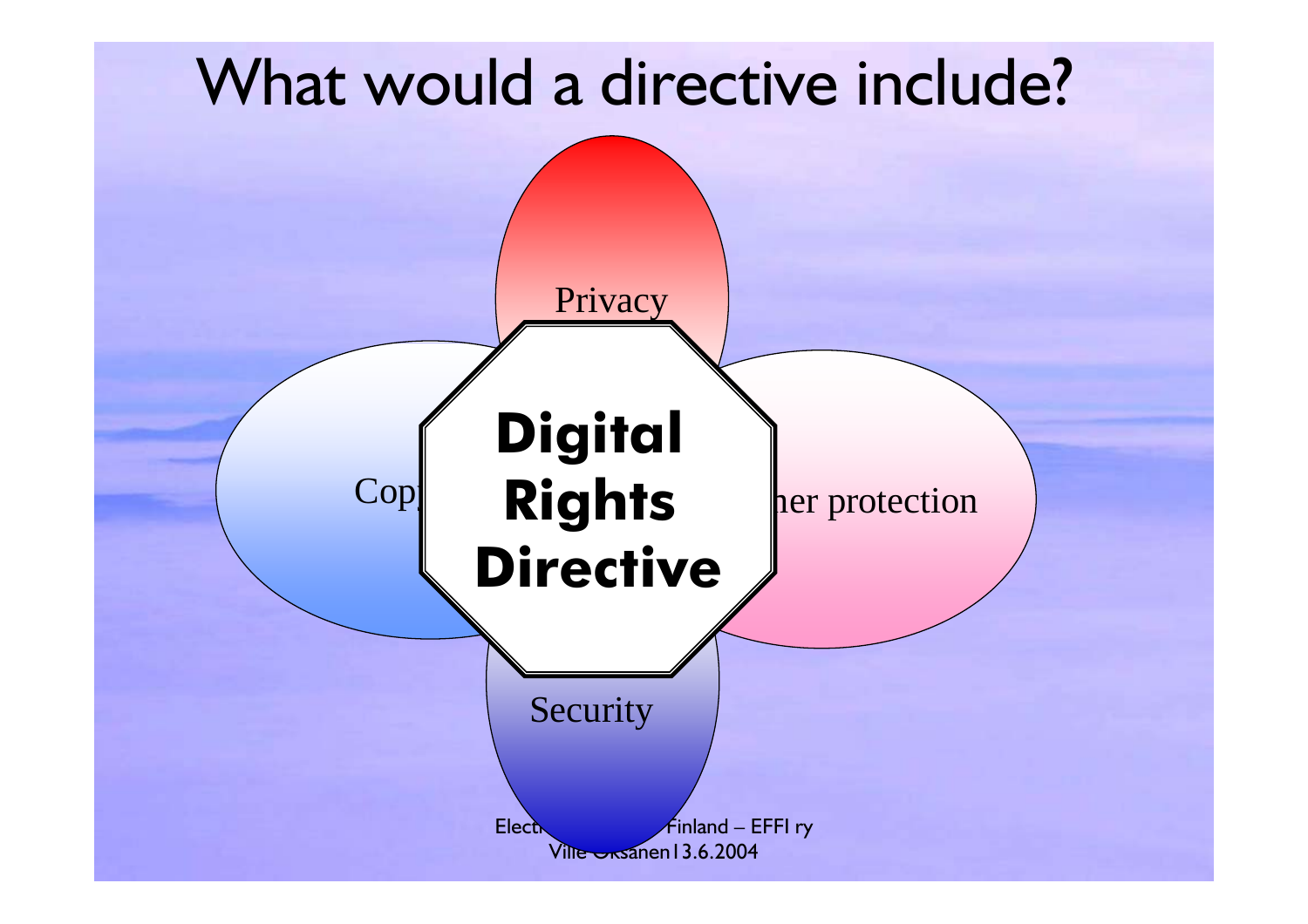# The biggest benefit

• A Digital Rights Directive (DRD) would transfer the discussion from fighting against piracy to the rights of ordinary citizens in the digital era.

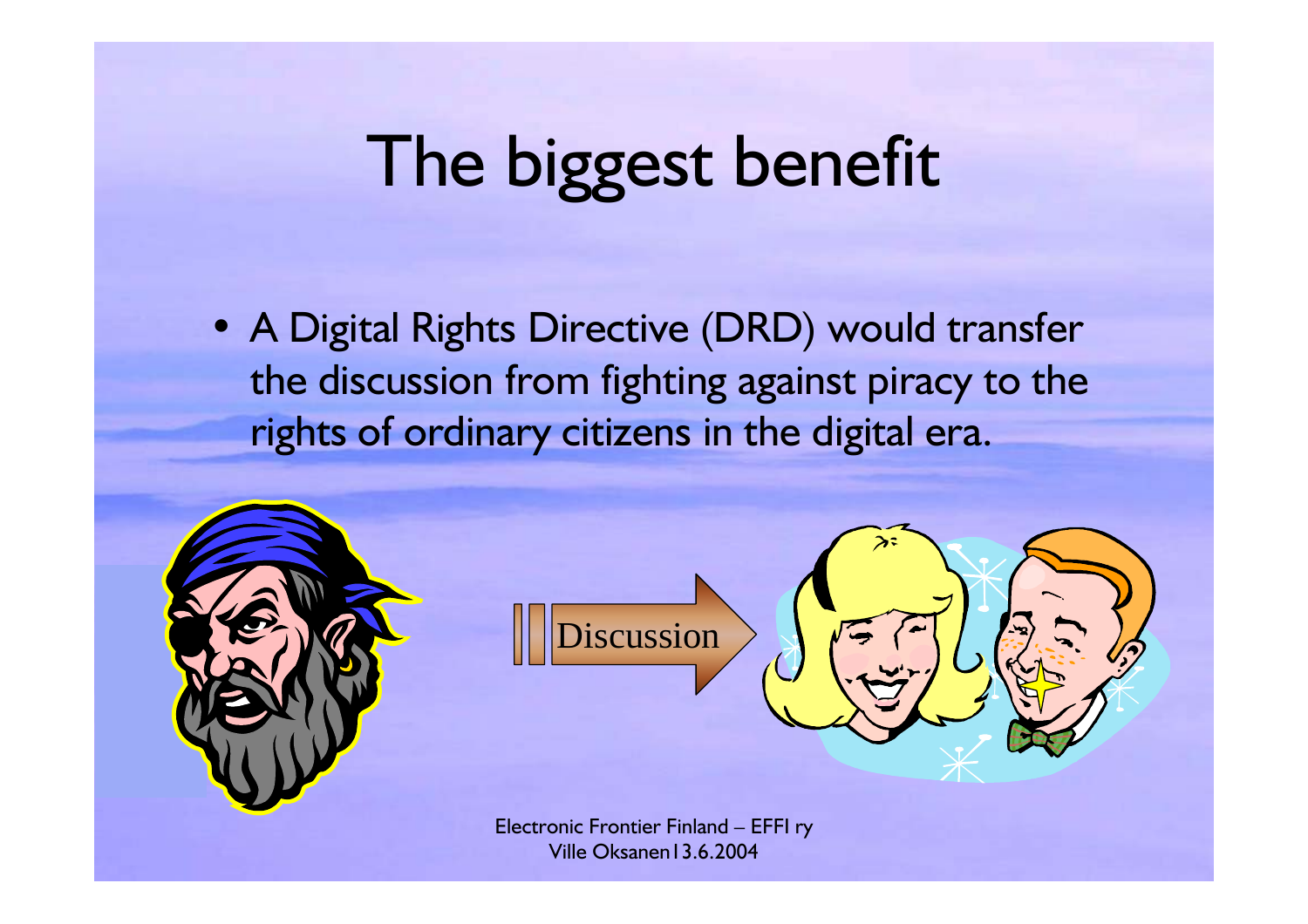#### Some fundamental problems

- IPRs are protected by international treaties, which can not be overridden by DRD
- The content industry is (of course) not going the be fooled by the title of directive - > if the directive caused real changes to the national copyright laws, they would point it out (loudly).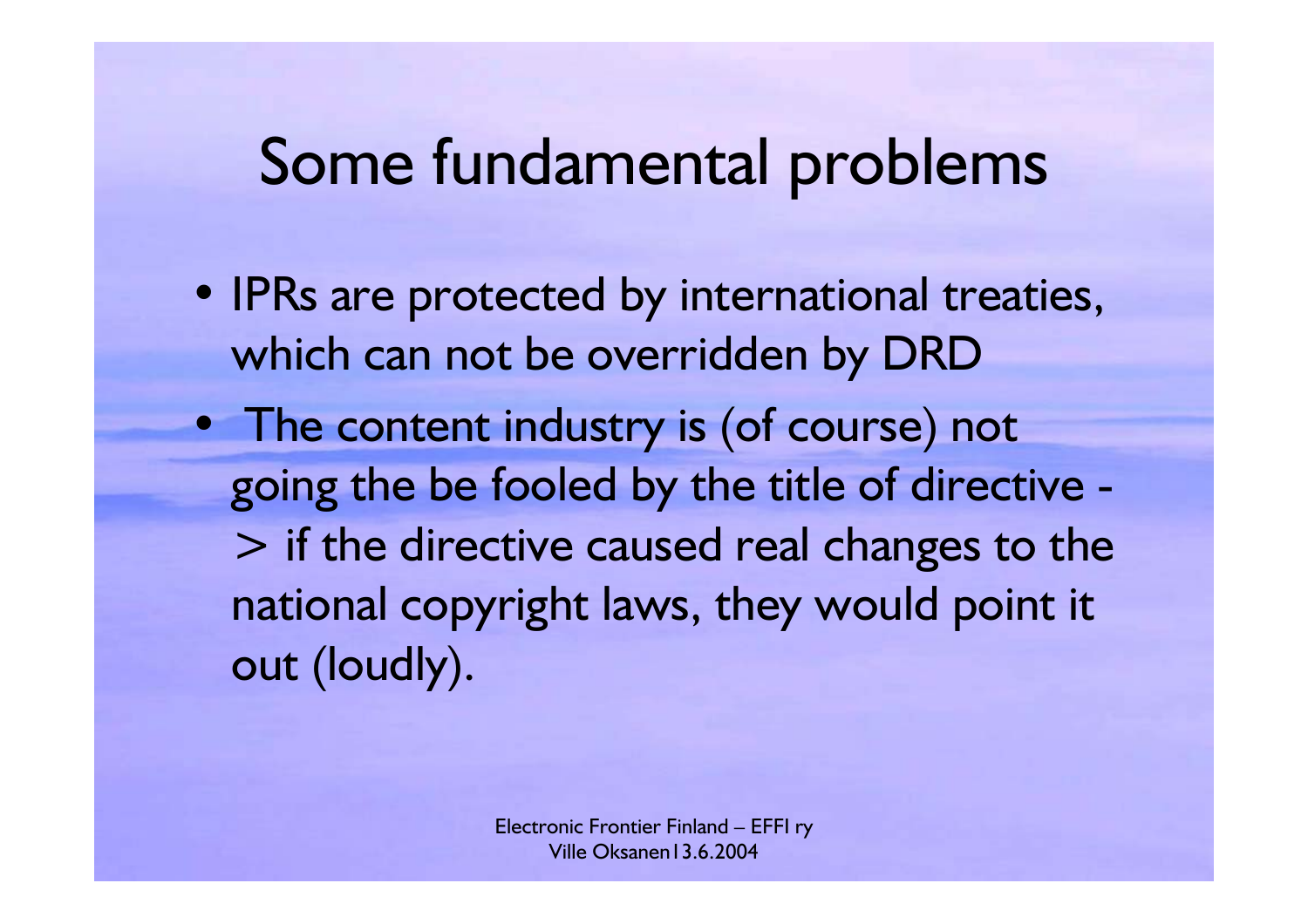### Right place for the content of DRD?

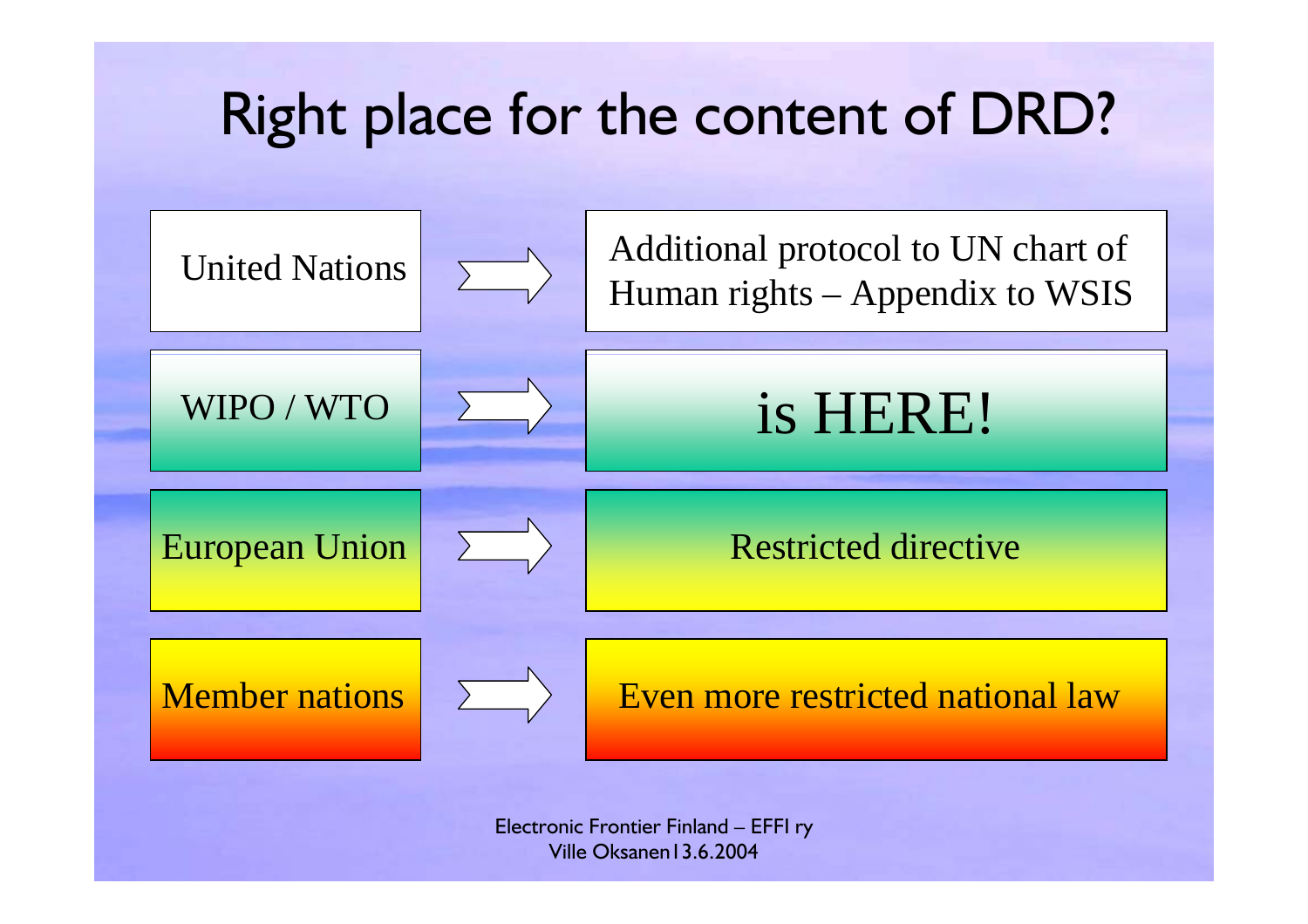### Why consumer protection law?

- Adding new elements only to consumer protection laws  $=$  = to existing legal framework enforced by public authorities
- Prohibition based approach
	- No new rights for users/citizens
	- New limitations what content industry can do against consumers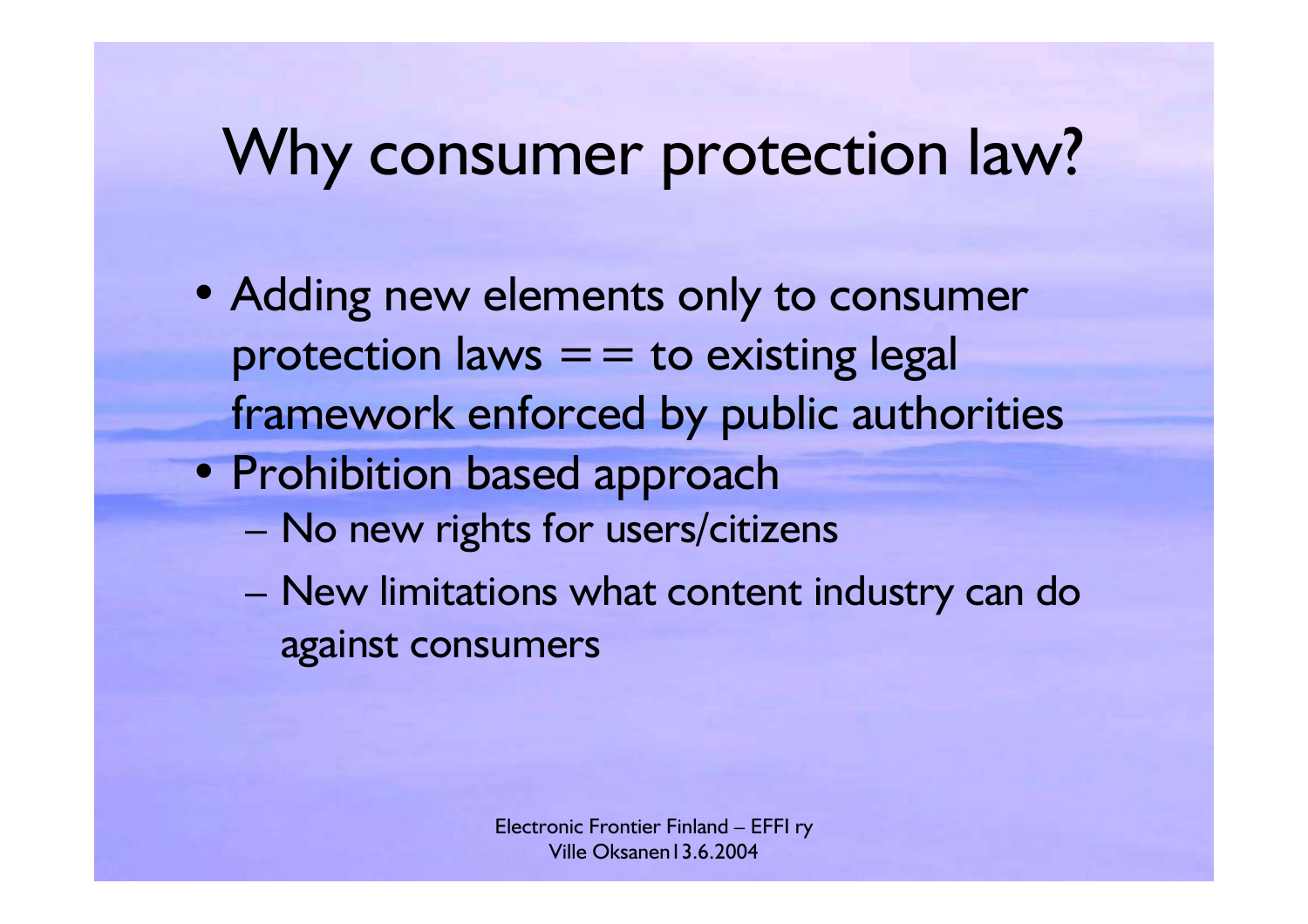### TMPs as a de-facto contract

- TMPs impose the terms of the agreement / license to users
- For example: The Unfair Terms in Consumer Contracts Regulations 1999 (UK):
	- "A contractual term which has not been individually negotiated shall be regarded as unfair if, contrary to the requirement of good faith, it causes a significant imbalance in the parties' rights and obligations arising under the contract, to the detriment of the consumer" (5.1)
	- An unfair term in the contract by a seller or supplier shall not be binding to the consumer (8.1)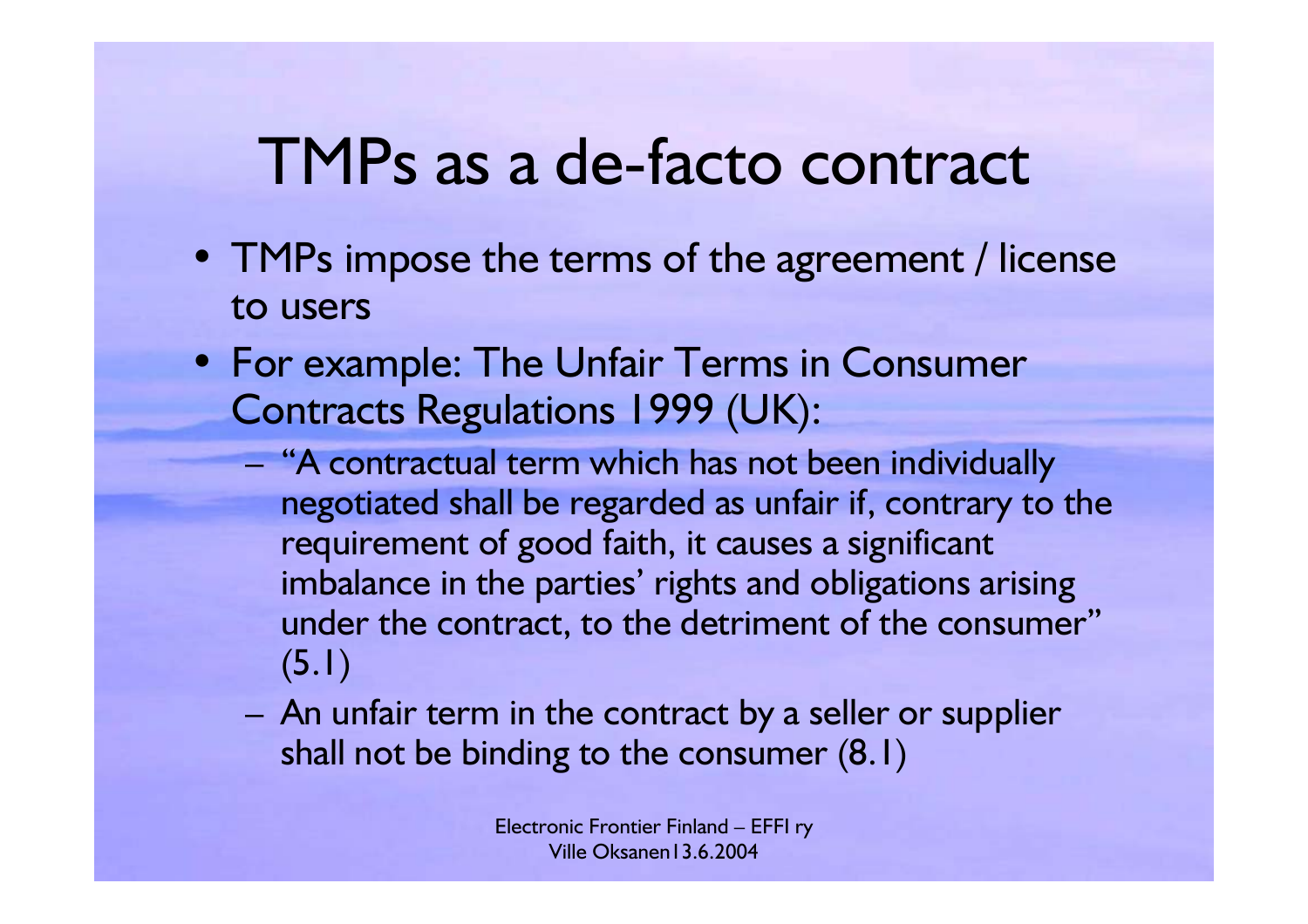## Existing consumer protection legislation..

- Commercial Agents (86/653 EC)
- Consumer Credit (90/88)
- $\bullet$ Distance Selling (97/7 EC)
- $\bullet$  Doorstep Selling (85/577 EEC)
- General product Safety (92/59 EEC)
- •• Injunctions – Stop Now Orders (98/27 EC)
- • Misleading and Comparative Advertising (84/450 EEC and 97/55 EC)
- • Package Travel (90/314 EEC)
- Price Indications (98/6 EC)
- Product Liability (99/34 EEC)
- Sale of Goods and Associated Guarantees (99/44/EC)
- Sales Promotions (prop osed Regulation)
- Timeshare (94/47 EC)
- • Unfair Contract Terms (93/13 EEC).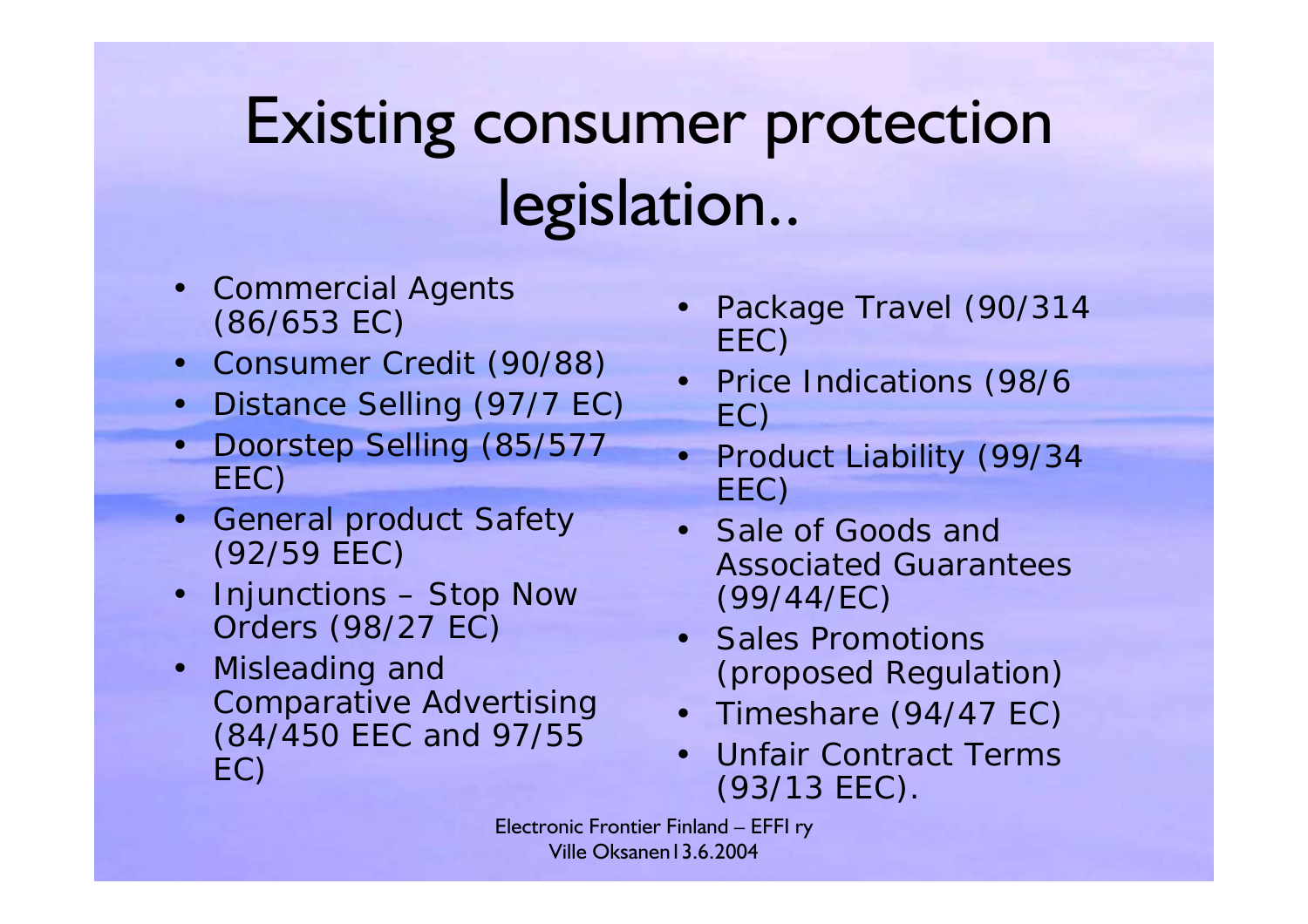#### ..will be harmonized

- EU Directive on Unfair Commercial Practice (2003/0134)
- General prohibition on business-to-consumer unfair commercial practices
- Appendix of unfair contract clauses
- Unfortunately it's too late to add specific elements from DRD (it has been already in Parliament, Council has reached political agreement)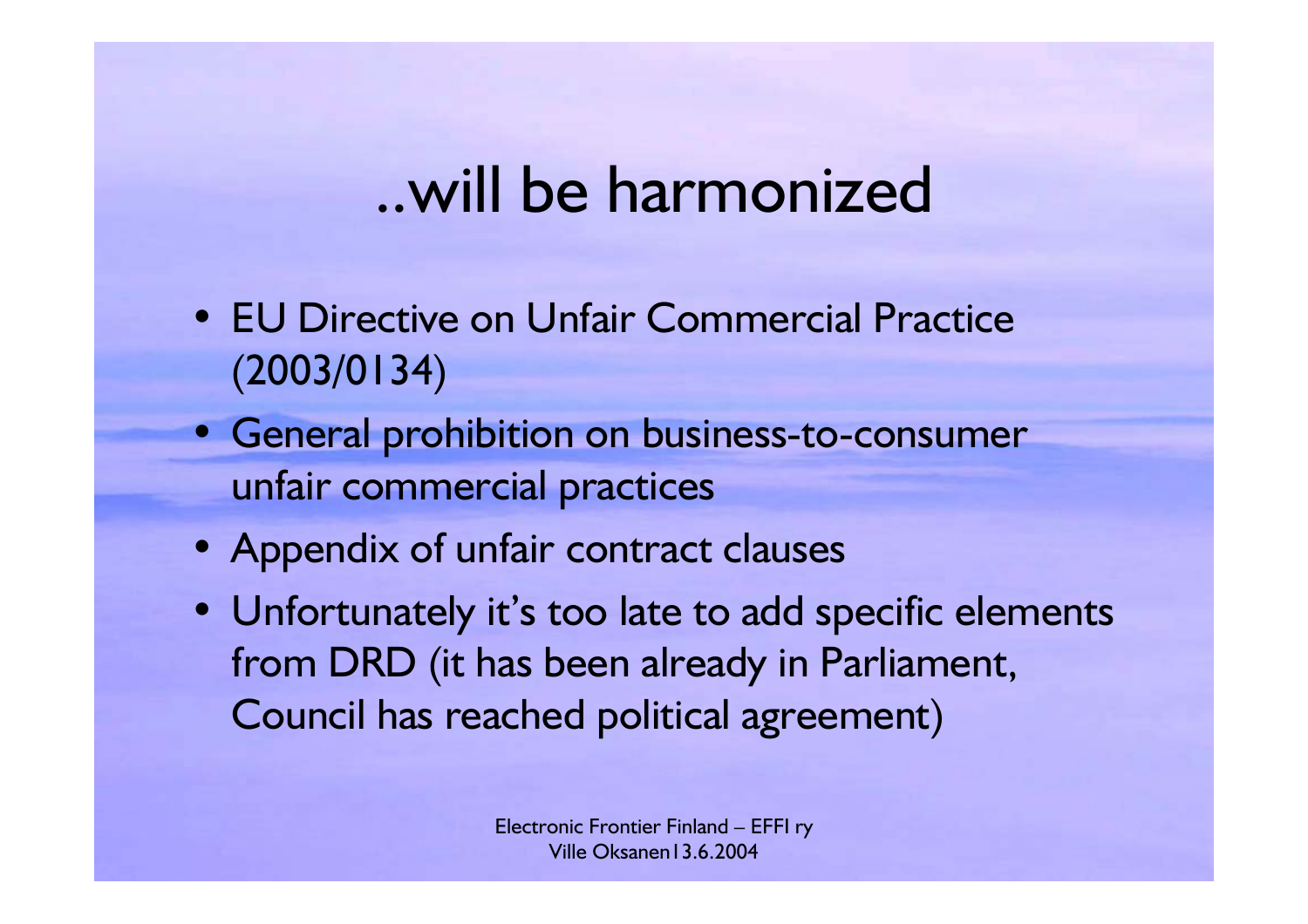### Conclusion?